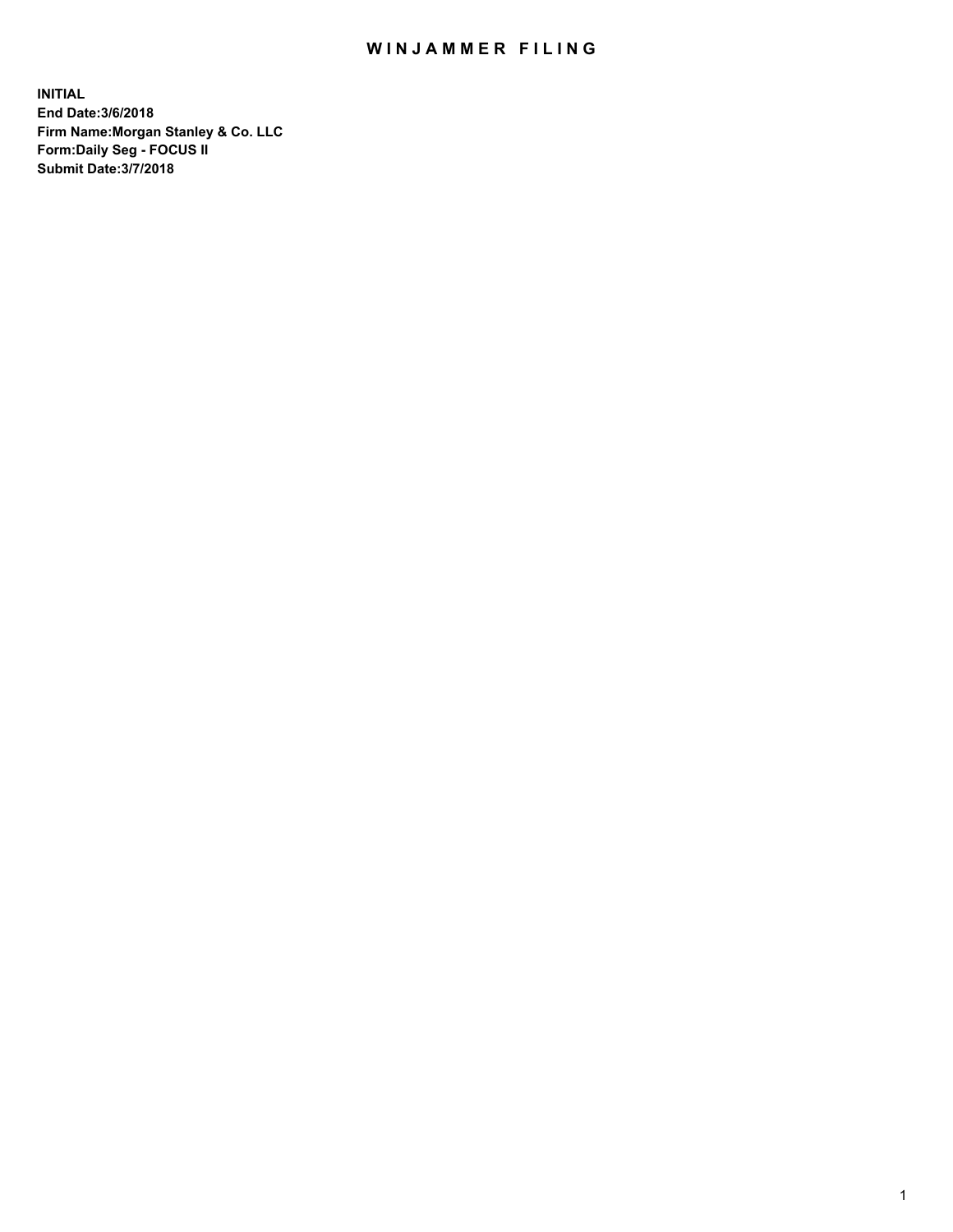## **INITIAL End Date:3/6/2018 Firm Name:Morgan Stanley & Co. LLC Form:Daily Seg - FOCUS II Submit Date:3/7/2018 Daily Segregation - Cover Page**

| Name of Company<br><b>Contact Name</b><br><b>Contact Phone Number</b><br><b>Contact Email Address</b>                                                                                                                                                                                                                          | Morgan Stanley & Co. LLC<br>Ikram Shah<br>212-276-0963<br>Ikram.shah@morganstanley.com |
|--------------------------------------------------------------------------------------------------------------------------------------------------------------------------------------------------------------------------------------------------------------------------------------------------------------------------------|----------------------------------------------------------------------------------------|
| FCM's Customer Segregated Funds Residual Interest Target (choose one):<br>a. Minimum dollar amount: ; or<br>b. Minimum percentage of customer segregated funds required:% ; or<br>c. Dollar amount range between: and; or<br>d. Percentage range of customer segregated funds required between: % and %.                       | 331,000,000<br>0 <sub>0</sub><br>0 <sub>0</sub>                                        |
| FCM's Customer Secured Amount Funds Residual Interest Target (choose one):<br>a. Minimum dollar amount: ; or<br>b. Minimum percentage of customer secured funds required:%; or<br>c. Dollar amount range between: and; or<br>d. Percentage range of customer secured funds required between: % and %.                          | 140,000,000<br>00<br>00                                                                |
| FCM's Cleared Swaps Customer Collateral Residual Interest Target (choose one):<br>a. Minimum dollar amount: ; or<br>b. Minimum percentage of cleared swaps customer collateral required:% ; or<br>c. Dollar amount range between: and; or<br>d. Percentage range of cleared swaps customer collateral required between:% and%. | 92,000,000<br>0 <sub>0</sub><br>00                                                     |

Attach supporting documents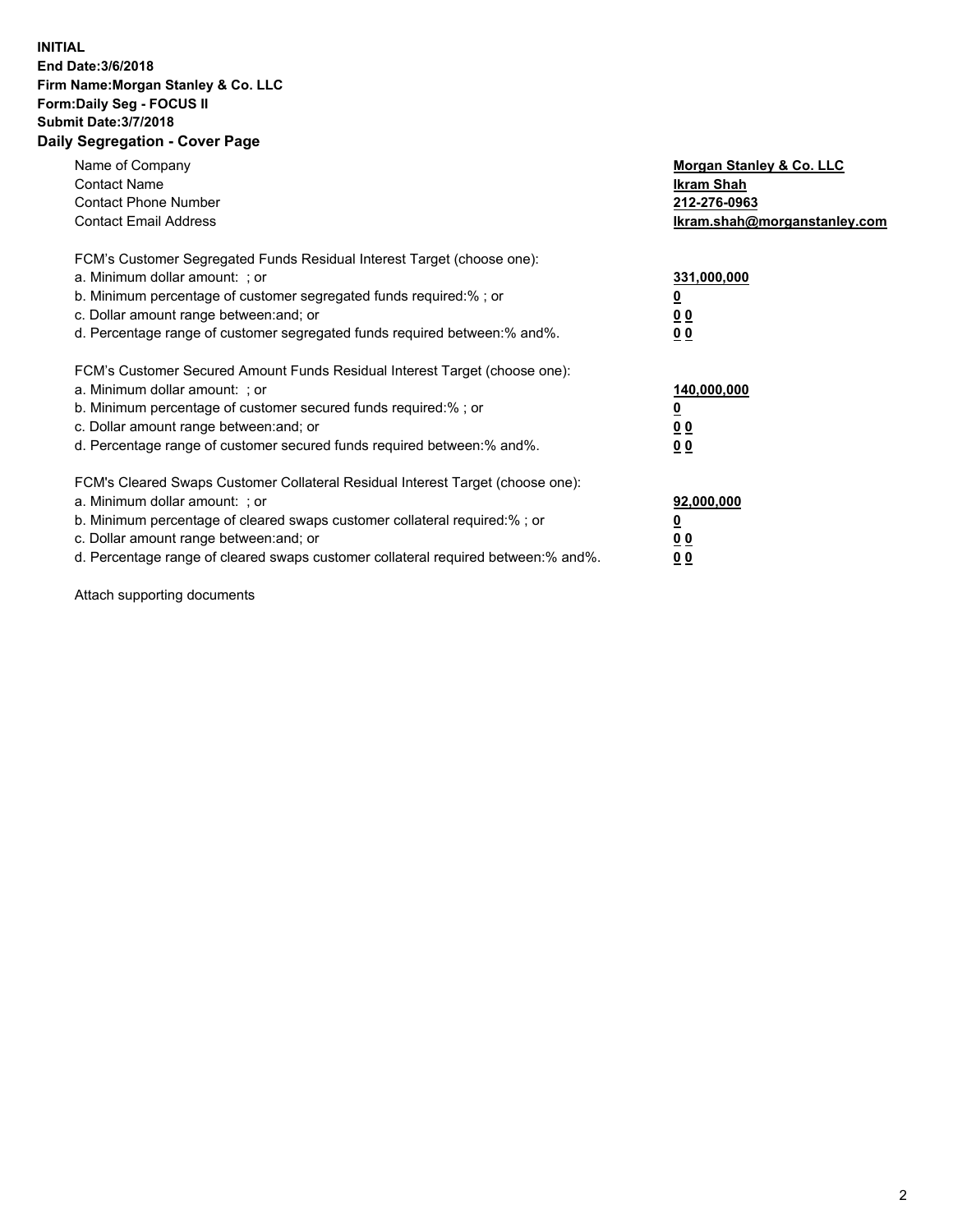| <b>INITIAL</b> |                                                                                             |                                  |
|----------------|---------------------------------------------------------------------------------------------|----------------------------------|
|                | End Date: 3/6/2018                                                                          |                                  |
|                | Firm Name: Morgan Stanley & Co. LLC                                                         |                                  |
|                | Form: Daily Seg - FOCUS II                                                                  |                                  |
|                | <b>Submit Date: 3/7/2018</b>                                                                |                                  |
|                | <b>Daily Segregation - Secured Amounts</b>                                                  |                                  |
|                | Foreign Futures and Foreign Options Secured Amounts                                         |                                  |
|                | Amount required to be set aside pursuant to law, rule or regulation of a foreign            | $0$ [7305]                       |
|                | government or a rule of a self-regulatory organization authorized thereunder                |                                  |
| 1.             | Net ledger balance - Foreign Futures and Foreign Option Trading - All Customers             |                                  |
|                | A. Cash                                                                                     | 3,457,159,902 [7315]             |
|                | B. Securities (at market)                                                                   | 1,802,718,434 [7317]             |
| 2.             | Net unrealized profit (loss) in open futures contracts traded on a foreign board of trade   | -21,308,653 [7325]               |
| 3.             | Exchange traded options                                                                     |                                  |
|                | a. Market value of open option contracts purchased on a foreign board of trade              | 28,381,905 [7335]                |
|                | b. Market value of open contracts granted (sold) on a foreign board of trade                | -21,010,073 [7337]               |
| 4.             | Net equity (deficit) (add lines 1.2. and 3.)                                                | 5,245,941,515 [7345]             |
| 5.             | Account liquidating to a deficit and account with a debit balances - gross amount           | 24,422,361 [7351]                |
|                | Less: amount offset by customer owned securities                                            | -20,652,179 [7352] 3,770,182     |
|                |                                                                                             | [7354]                           |
| 6.             | Amount required to be set aside as the secured amount - Net Liquidating Equity              | 5,249,711,697 [7355]             |
|                | Method (add lines 4 and 5)                                                                  |                                  |
| 7.             | Greater of amount required to be set aside pursuant to foreign jurisdiction (above) or line | 5,249,711,697 [7360]             |
|                | 6.                                                                                          |                                  |
|                | FUNDS DEPOSITED IN SEPARATE REGULATION 30.7 ACCOUNTS                                        |                                  |
| 1.             | Cash in banks                                                                               |                                  |
|                | A. Banks located in the United States                                                       | 617,215,064 [7500]               |
|                | B. Other banks qualified under Regulation 30.7                                              | 495,444,626 [7520] 1,112,659,690 |
|                |                                                                                             | [7530]                           |
| 2.             | Securities                                                                                  |                                  |
|                | A. In safekeeping with banks located in the United States                                   | 214,244,624 [7540]               |
|                | B. In safekeeping with other banks qualified under Regulation 30.7                          | 0 [7560] 214,244,624 [7570]      |
| 3.             | Equities with registered futures commission merchants                                       |                                  |
|                | A. Cash                                                                                     | 5,646,697 [7580]                 |
|                | <b>B.</b> Securities                                                                        | $0$ [7590]                       |
|                | C. Unrealized gain (loss) on open futures contracts                                         | -396 [7600]                      |
|                | D. Value of long option contracts<br>E. Value of short option contracts                     | $0$ [7610]                       |
| 4.             | Amounts held by clearing organizations of foreign boards of trade                           | 0 [7615] 5,646,301 [7620]        |
|                | A. Cash                                                                                     | $0$ [7640]                       |
|                | <b>B.</b> Securities                                                                        | $0$ [7650]                       |
|                | C. Amount due to (from) clearing organization - daily variation                             | $0$ [7660]                       |
|                | D. Value of long option contracts                                                           | $0$ [7670]                       |
|                | E. Value of short option contracts                                                          | 0 [7675] 0 [7680]                |
| 5.             | Amounts held by members of foreign boards of trade                                          |                                  |
|                | A. Cash                                                                                     | 2,533,939,087 [7700]             |
|                | <b>B.</b> Securities                                                                        | 1,588,473,810 [7710]             |
|                | C. Unrealized gain (loss) on open futures contracts                                         | -21,308,257 [7720]               |
|                | D. Value of long option contracts                                                           | 28,381,905 [7730]                |
|                | E. Value of short option contracts                                                          | -21,010,073 [7735] 4,108,476,472 |
|                |                                                                                             | [7740]                           |
| 6.             | Amounts with other depositories designated by a foreign board of trade                      | $0$ [7760]                       |
| 7.             | Segregated funds on hand                                                                    | $0$ [7765]                       |
| 8.             | Total funds in separate section 30.7 accounts                                               | 5,441,027,087 [7770]             |
| 9.             | Excess (deficiency) Set Aside for Secured Amount (subtract line 7 Secured Statement         | 191,315,390 [7380]               |
|                | Page 1 from Line 8)                                                                         |                                  |
|                |                                                                                             |                                  |

- 10. Management Target Amount for Excess funds in separate section 30.7 accounts **140,000,000** [7780]
- 11. Excess (deficiency) funds in separate 30.7 accounts over (under) Management Target **51,315,390** [7785]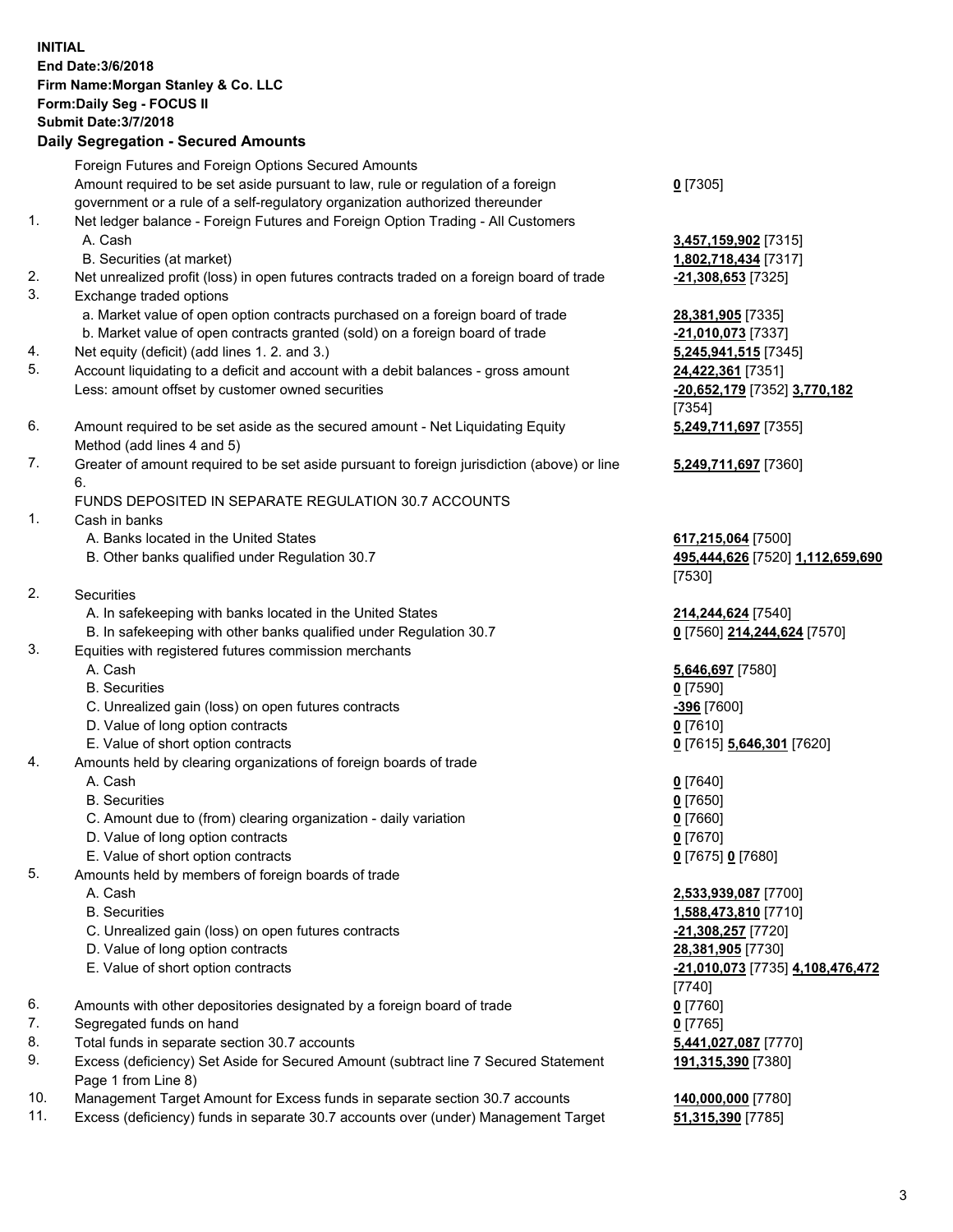**INITIAL End Date:3/6/2018 Firm Name:Morgan Stanley & Co. LLC Form:Daily Seg - FOCUS II Submit Date:3/7/2018 Daily Segregation - Segregation Statement** SEGREGATION REQUIREMENTS(Section 4d(2) of the CEAct) 1. Net ledger balance A. Cash **9,423,201,896** [7010] B. Securities (at market) **5,281,153,099** [7020] 2. Net unrealized profit (loss) in open futures contracts traded on a contract market **1,198,489,097** [7030] 3. Exchange traded options A. Add market value of open option contracts purchased on a contract market **439,498,170** [7032] B. Deduct market value of open option contracts granted (sold) on a contract market **-668,645,308** [7033] 4. Net equity (deficit) (add lines 1, 2 and 3) **15,673,696,954** [7040] 5. Accounts liquidating to a deficit and accounts with debit balances - gross amount **159,297,072** [7045] Less: amount offset by customer securities **-126,990,129** [7047] **32,306,943** [7050] 6. Amount required to be segregated (add lines 4 and 5) **15,706,003,897** [7060] FUNDS IN SEGREGATED ACCOUNTS 7. Deposited in segregated funds bank accounts A. Cash **4,592,816,231** [7070] B. Securities representing investments of customers' funds (at market) **0** [7080] C. Securities held for particular customers or option customers in lieu of cash (at market) **999,963,100** [7090] 8. Margins on deposit with derivatives clearing organizations of contract markets A. Cash **6,399,901,878** [7100] B. Securities representing investments of customers' funds (at market) **0** [7110] C. Securities held for particular customers or option customers in lieu of cash (at market) **4,281,189,999** [7120] 9. Net settlement from (to) derivatives clearing organizations of contract markets **41,911,752** [7130] 10. Exchange traded options A. Value of open long option contracts **439,498,170** [7132] B. Value of open short option contracts **-668,645,308** [7133] 11. Net equities with other FCMs A. Net liquidating equity **2,215,139** [7140] B. Securities representing investments of customers' funds (at market) **0** [7160] C. Securities held for particular customers or option customers in lieu of cash (at market) **0** [7170] 12. Segregated funds on hand **0** [7150] 13. Total amount in segregation (add lines 7 through 12) **16,088,850,961** [7180] 14. Excess (deficiency) funds in segregation (subtract line 6 from line 13) **382,847,064** [7190]

- 15. Management Target Amount for Excess funds in segregation **331,000,000** [7194]
- 16. Excess (deficiency) funds in segregation over (under) Management Target Amount Excess

**51,847,064** [7198]